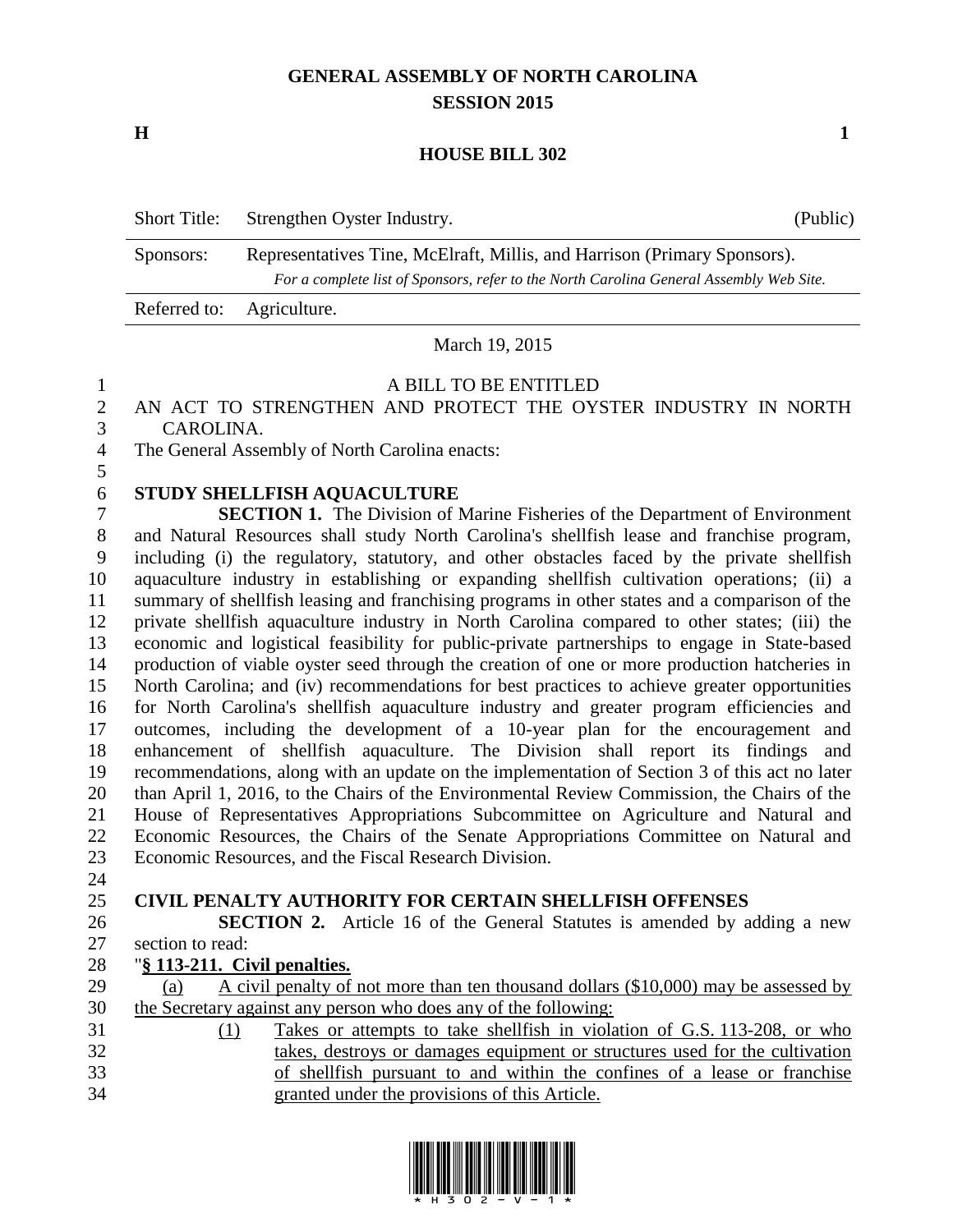| <b>General Assembly of North Carolina</b>                                                                                                                                                         | <b>Session 2015</b> |
|---------------------------------------------------------------------------------------------------------------------------------------------------------------------------------------------------|---------------------|
| Takes or attempts to take shell fish in violation of G.S. 113-209 from areas<br>(2)                                                                                                               |                     |
| closed to harvest by statute, rule, or proclamation.                                                                                                                                              |                     |
| Takes or attempts to take shell fish from an area designated as an oyster<br>(3)                                                                                                                  |                     |
| sanctuary by the Division of Marine Resources of the Department.                                                                                                                                  |                     |
| In determining the amount of the penalty, the Secretary shall consider the factors set<br>(b)                                                                                                     |                     |
| out in G.S. 143B-289.53(b), as well as the level of damage to the natural resources of the State,                                                                                                 |                     |
| and, in the case of penalties levied under subdivision $(a)(1)$ of this section, the amount and                                                                                                   |                     |
| severity of physical and economic damage to the shellfish aquaculture operations of the holder                                                                                                    |                     |
| of the lease or franchise. The procedures set out in G.S. 143B-289.53 shall apply to civil                                                                                                        |                     |
| penalty assessments that are presented to the Commission for final agency decision.                                                                                                               |                     |
| The Secretary shall notify any person assessed a civil penalty of the assessment and<br>(c)                                                                                                       |                     |
| the specific reasons therefor by registered or certified mail or by any means authorized by                                                                                                       |                     |
| G.S. 1A-1, Rule 4. Contested case petitions shall be filed pursuant to G.S. 150B-23 within 30                                                                                                     |                     |
| days of receipt of the notice of assessment.                                                                                                                                                      |                     |
| Requests for remission of civil penalties shall be filed with the Secretary. Remission<br>(d)                                                                                                     |                     |
| requests shall not be considered unless filed within 30 days of receipt of the notice of                                                                                                          |                     |
| assessment. Remission requests must be accompanied by a waiver of the right to a contested                                                                                                        |                     |
| case hearing pursuant to Chapter 150B of the General Statutes and a stipulation of the facts on                                                                                                   |                     |
| which the assessment was based. Consistent with the limitations in G.S. $143B-289.53(c)$ ,                                                                                                        |                     |
| remission requests may be resolved by the Secretary and the violator. If the Secretary and the                                                                                                    |                     |
|                                                                                                                                                                                                   |                     |
| violator are unable to resolve the request, the Secretary shall deliver remission requests and the                                                                                                |                     |
| Secretary's recommended action to the Committee on Civil Penalty Remissions of the Marine                                                                                                         |                     |
| Fisheries Commission appointed pursuant to G.S. 143B-289.53(c).                                                                                                                                   |                     |
| If any civil penalty has not been paid within 30 days after notice of assessment has<br>(e)<br>been served on the violator, the Secretary shall request the Attorney General to institute a civil |                     |
| <u>action in the superior court of any county in which the violator resides or has the violator's</u>                                                                                             |                     |
| principal place of business to recover the amount of the assessment, unless the violator contests                                                                                                 |                     |
| the assessment as provided in subsection (c) of this section or requests remission of the                                                                                                         |                     |
| assessment in whole or in part as provided in subsection (d) of this section. If any civil penalty                                                                                                |                     |
| has not been paid within 30 days after the final agency decision or court order has been served                                                                                                   |                     |
| on the violator, the Secretary shall request the Attorney General to institute a civil action in the                                                                                              |                     |
| superior court of any county in which the violator resides or has the violator's principal place of                                                                                               |                     |
| business to recover the amount of the assessment. Civil actions must be filed within three years                                                                                                  |                     |
| of the date the final agency decision or court order was served on the violator."                                                                                                                 |                     |
|                                                                                                                                                                                                   |                     |
| AMEND SENATOR JEAN PRESTON MARINE SHELLFISH SANCTUARY                                                                                                                                             |                     |
| <b>LEGISLATION</b>                                                                                                                                                                                |                     |
| <b>SECTION 3.</b> Section 44 of S.L. 2014-120 reads as rewritten:                                                                                                                                 |                     |
|                                                                                                                                                                                                   |                     |
| "SENATOR JEAN PRESTON MARINE <del>SHELLFISH OYSTER</del> SANCTUARY                                                                                                                                |                     |
| <b>PROGRAM</b>                                                                                                                                                                                    |                     |
| "SECTION 44.(a) It is the intent of the General Assembly to establish a marine shellfish                                                                                                          |                     |
| sanctuary in the Pamlico Sound to be named in honor of former Senator Jean Preston, to be                                                                                                         |                     |
| ealled the "Senator Jean Preston Marine Shellfish Sanctuary."to enhance shellfish habitat                                                                                                         |                     |
| within the Albemarle and Pamlico Sounds and their tributaries to benefit fisheries, water                                                                                                         |                     |
| quality, and the economy. This will be achieved through the establishment of a network of                                                                                                         |                     |
| oyster sanctuaries, harvestable enhancement sites, and coordinated support for the development                                                                                                    |                     |
| of shellfish aquaculture. The network of oyster sanctuaries is to be named in honor of                                                                                                            |                     |
| Senator Jean Preston and will be called the "Senator Jean Preston Oyster Sanctuary                                                                                                                |                     |
| Network."                                                                                                                                                                                         |                     |
| "SECTION 44.(b) The Division of Marine Fisheries of the Department of Environment                                                                                                                 |                     |
| and Natural Resources shall designate an area of appropriate acreage within the Pamlico Sound                                                                                                     |                     |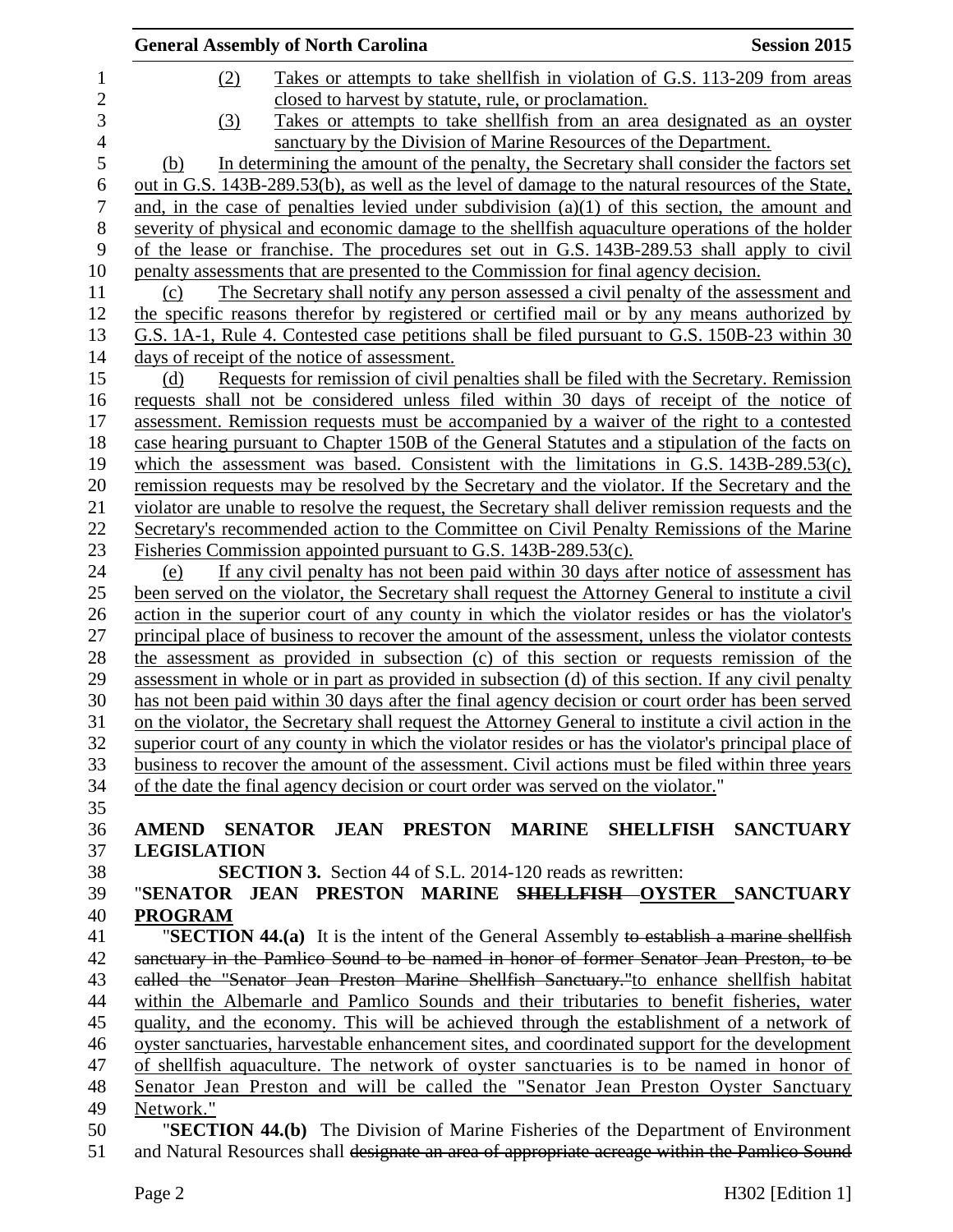#### General Assembly of North Carolina **Session 2015**

 as a recommendation to the Environmental Review Commission for establishment of the "Senator Jean Preston Marine Shellfish Sanctuary" and create a plan for managing the sanctuary that includes develop a plan to construct and manage additional oyster habitat. The new sanctuaries, along with selected existing oyster sanctuaries, will be included in the Senator Jean Preston Oyster Sanctuary Network. The plan will include the following components: 6 (1) Location and delineation of the sanctuary.  $\frac{1}{2}$  –  $\frac{1}{2}$  –  $\frac{1}{2}$  –  $\frac{1}{2}$  –  $\frac{1}{2}$  –  $\frac{1}{2}$  –  $\frac{1}{2}$  –  $\frac{1}{2}$  –  $\frac{1}{2}$  –  $\frac{1}{2}$  –  $\frac{1}{2}$  –  $\frac{1}{2}$  –  $\frac{1}{2}$  –  $\frac{1}{2}$  –  $\frac{$ should include a locationlocations for the sanctuarysanctuary network 8 components that minimizes minimize the impact on commerciall trawling. In addition, the sanctuary should be gridded into areas leased to private parties for restoration and harvest and areas operated and maintained by the State for restoration that are not open for harvest. The leased and unleased areas should be arranged in a pattern where leased squares are surrounded on four sides by unleased squares.The location of sanctuaries shall take into account connectivity to existing oyster sanctuaries and proposed oyster enhancement sites. New oyster sanctuaries shall be designed to provide hook and line fishing while allowing the development of complex fish habitat and brood-stock oysters that will enhance recruitment in the surrounding reefs. The plan should outline a 10-year development project to accomplish the expansion.  $(2)$  Administration. – The plan should include the prices to be charged for the leased portions of the sanctuary, including an administration fee to be retained by the Division to support the leasing and monitoring program. The plan shall also provide that the balance of lease payments collected by the Division be transferred to the General Fund with a recommendation that some or all of the proceeds be used for the support of the State's special education programs in memory of Senator Jean Preston. (3) Enhancement of oyster habitat restoration. – The General Assembly finds 28 that the lack of a reliable State-based supply of oyster seed and inadequate funding for cultch planting are limitations to the expansion of oyster harvesting and the restoration of wild oyster habitat in North Carolina. Therefore, the plan should include the following: a. Provisions and recommendations to facilitate the availability of oyster seed produced in North Carolina for wild oyster habitat restoration projects as well as oyster aquaculture and to reduce potential negative impacts from importation of non-native oyster seed. b. Plans, where feasible, for public-private partnerships for State-based production of viable oyster seed through the creation of one or more production hatcheries, and recommendations for increased support of the existing research hatchery at UNC-Wilmington. c. Plans and cost estimates for an expansion of cultch planting in suitable areas of the State's coastal waters in order to expand areas suitable for development of wild oyster habitat. (4) Economic relief. – The plan should consider a waiver of application fees and yearly rental fees for new shellfish leases for an established period of time to further promote and support shellfish aquaculture in North Carolina. The new leasing fee waiver program should include measures to discourage speculation and target persons with a genuine interest in starting a shellfish aquaculture business, such as a requirement that the lease be nontransferable for a five-year period.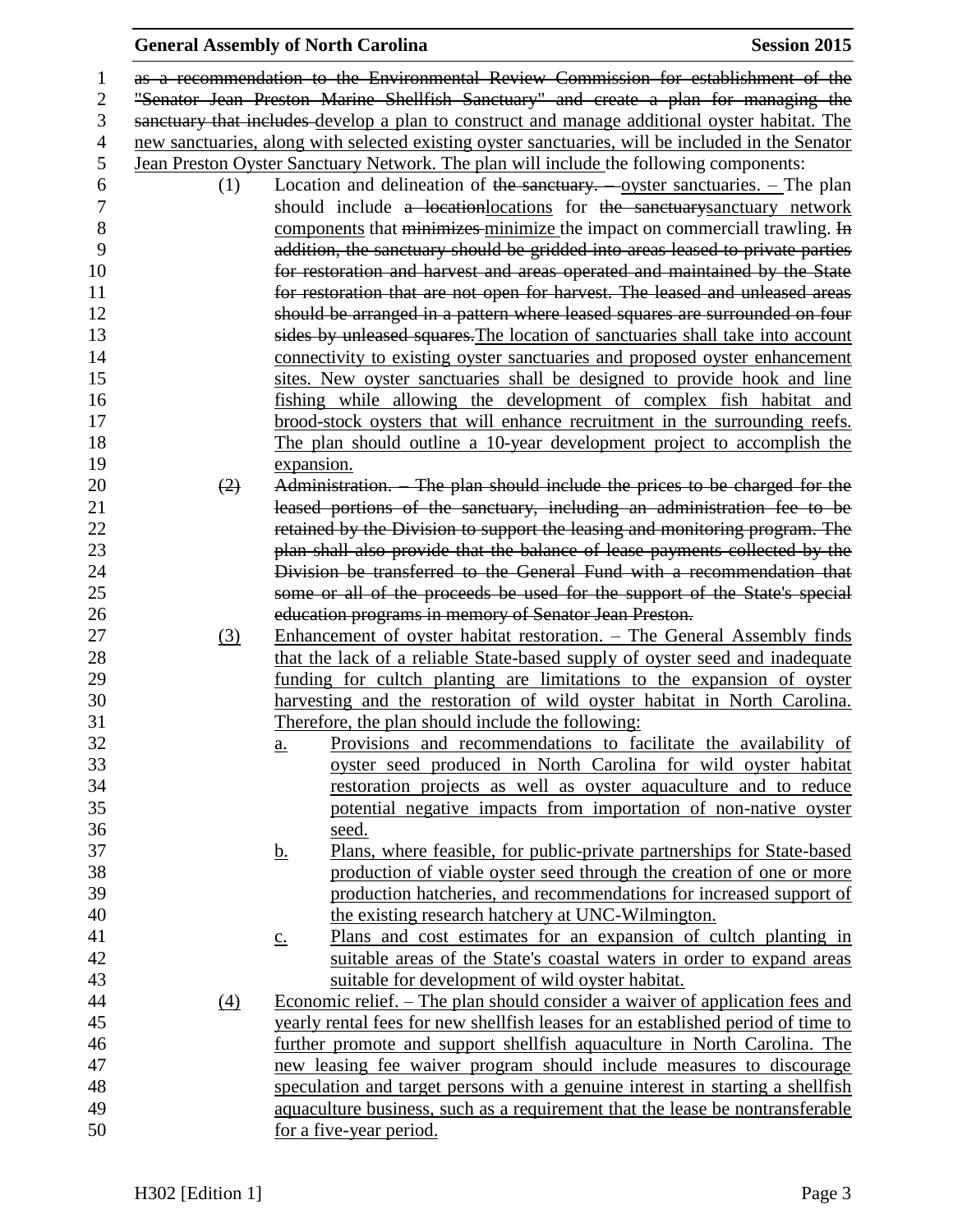|                                | <b>General Assembly of North Carolina</b>                                                       | <b>Session 2015</b> |
|--------------------------------|-------------------------------------------------------------------------------------------------|---------------------|
| (5)                            | <u>Outreach. – The plan should include outreach and education that promotes,</u>                |                     |
|                                | whenever possible, public-private partnerships utilizing the Sea Grant                          |                     |
|                                | College Program, local colleges and other nongovernmental organizations to                      |                     |
|                                | (i) encourage shell fish aquaculture and provide technical assistance to                        |                     |
|                                | broaden cost-effective technologies available to leaseholders; (ii) encourage                   |                     |
|                                | best management practices to leaseholders; and (iii) inform fishermen and                       |                     |
|                                | the public on the benefits provided by the Senator Jean Preston Oyster                          |                     |
|                                | <b>Sanctuary Network.</b>                                                                       |                     |
| <u>(6)</u>                     | Monitoring. – The plan should include a monitoring plan designed to (i)                         |                     |
|                                | determine the success of oyster reef construction; and (ii) evaluate the cost                   |                     |
|                                | benefit of the oyster sanctuary network and harvestable enhancement sites.                      |                     |
| $\left(3\right)\left(7\right)$ | Funding. – The plan should include a request for appropriations sufficient to                   |                     |
|                                | provide funds for the construction of appropriate bottom habitat and shellfish                  |                     |
|                                | seeding and for Division staff necessary to conduct oyster restoration and                      |                     |
|                                | monitoring activities. The plan should provide that, whenever possible,                         |                     |
|                                | construction and shellfish seeding be carried out by contract with private                      |                     |
|                                | entities-for Division staff to expand oyster restoration and monitoring                         |                     |
|                                | activities for 10 years. The plan should provide that, whenever possible,                       |                     |
|                                | public-private partnerships are employed to meet the construction, seeding                      |                     |
|                                | and outreach requirements of the plan.                                                          |                     |
| (4)                            | Commercial fisherman relief. - To promote the diversification of                                |                     |
|                                | commercial fishing opportunities, the plan should include a program to                          |                     |
|                                | award free or discounted leases under this section to commercial fishermen                      |                     |
|                                | who (i) have held one or more commercial fishing licenses continually for a                     |                     |
|                                | period of 10 or more years and (ii) receive at least fifty percent (50%) of                     |                     |
|                                | their income from commercial fishing with those licenses.                                       |                     |
| $\left( \frac{5}{2} \right)$   | Recommendations. – The plan should shall include recommendations for                            |                     |
|                                | statutory or regulatory changes needed to expedite the expansion of shellfish                   |                     |
|                                | restoration and harvesting in order to improve water quality, restore                           |                     |
|                                | ecological habitats, provide enhanced recreational and commercial fishing                       |                     |
|                                | opportunities, and expand the coastal economy.                                                  |                     |
|                                | "SECTION 44.(e) No later than December 1, 2014, and quarterly thereafter until                  |                     |
|                                | submission of a final plan to the Environmental Review Commission, the Department of            |                     |
|                                | Environment and Natural Resources shall report to the Environmental Review Commission           |                     |
|                                | regarding its implementation of this section and its recommended plan."                         |                     |
|                                |                                                                                                 |                     |
|                                | <b>CORE SOUND SHELLFISH LEASING</b>                                                             |                     |
|                                | <b>SECTION 4.</b> The Division of Marine Fisheries of the Department of Environment             |                     |
|                                | and Natural Resources shall, in consultation with representatives of the commercial fishing     |                     |
|                                | industry, representatives of the shellfish aquaculture industry, and relevant federal agencies, |                     |
|                                | create a proposal to open certain areas of Core Sound to shellfish cultivation leasing. The     |                     |
|                                | Division will report regarding the plan no later than May 1, 2016, to the Joint Legislative     |                     |
|                                | Commission on Government Operations.                                                            |                     |
|                                |                                                                                                 |                     |
|                                | RESTORE JOINT LEGISLATIVE OVERSIGHT COMMITTEE ON SEAFOOD AND                                    |                     |
| <b>AQUACULTURE</b>             |                                                                                                 |                     |
|                                | <b>SECTION 5.1.</b> Subdivisions 1.2(a)(5) and 1.2(b)(3) and Sections 2.26 through              |                     |
|                                | 2.29 of S.L. 2011-291 are repealed, and Article 12F of Chapter 120 of the General Statutes, as  |                     |

- it existed prior to its repeal by S.L. 2011-291, is reenacted.
- **SECTION 5.2.** G.S. 120-76(15) is repealed.